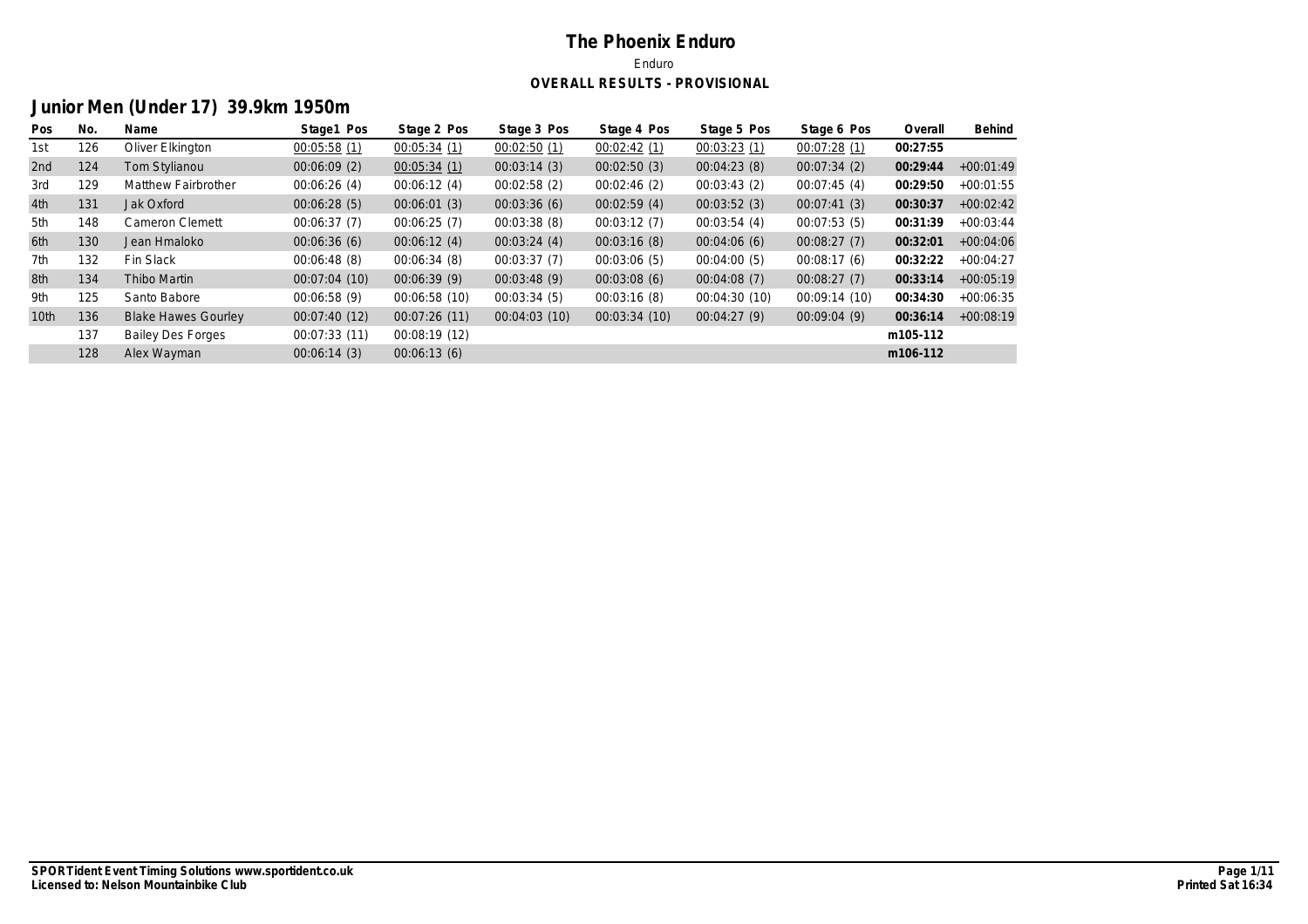**Junior Women (Under 17) 39.9km 1950m**

| Pos     | No. | Name         | Stage1 Pos                  | Stage 2 Pos | Stage 3 Pos | Stage 4 Pos                                             | Stage 5 Pos Stage 6 Pos | Overall  | Behind |
|---------|-----|--------------|-----------------------------|-------------|-------------|---------------------------------------------------------|-------------------------|----------|--------|
| 1st 121 |     | Hope Gibbard | $00:10:45(1)$ $00:10:09(1)$ |             |             | $00:06:09(1)$ $00:04:40(1)$ $00:08:01(1)$ $00:13:40(1)$ |                         | 00:53:24 |        |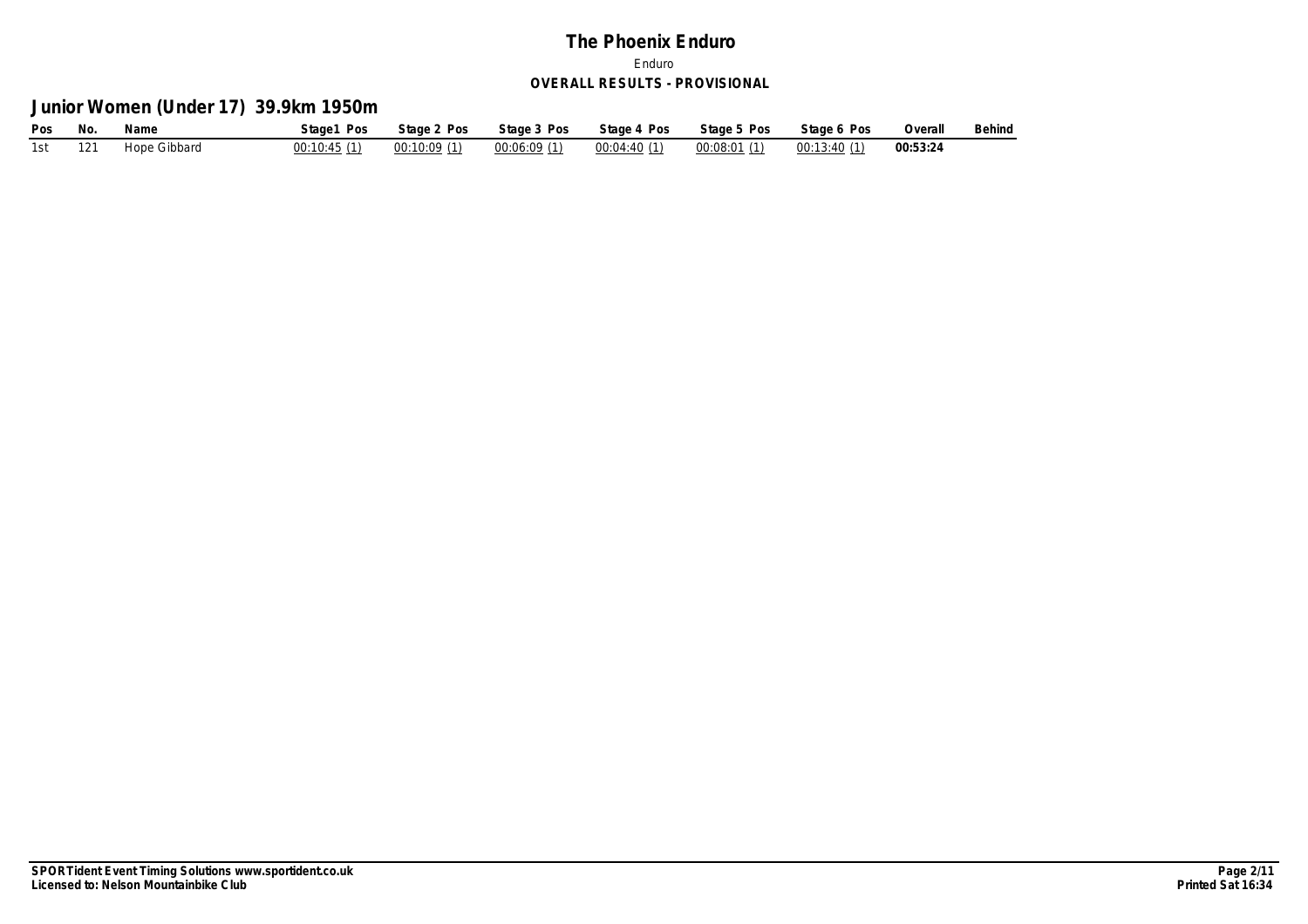# **Masters Men (40+) 39.9km 1950m**

| Pos              | No. | Name                    | Stage1 Pos    | Stage 2 Pos  | Stage 3 Pos  | Stage 4 Pos  | Stage 5 Pos   | Stage 6 Pos  | Overall  | Behind      |
|------------------|-----|-------------------------|---------------|--------------|--------------|--------------|---------------|--------------|----------|-------------|
| 1st              | 100 | <b>Byron Scott</b>      | 00:05:42(1)   | 00:05:25(1)  | 00:02:46(1)  | 00:02:44(1)  | 00:03:36(1)   | 00:07:18(1)  | 00:27:31 |             |
| 2nd              | 105 | Steve Chapman           | 00:06:07(2)   | 00:05:39(2)  | 00:02:58(3)  | 00:02:50(2)  | 00:04:06(4)   | 00:07:42(2)  | 00:29:22 | $+00:01:51$ |
| 3rd              | 98  | Nicholas Sutcliffe      | 00:06:33(5)   | 00:05:53(3)  | 00:02:51(2)  | 00:02:55(3)  | 00:03:47(2)   | 00:07:48(3)  | 00:29:47 | $+00:02:16$ |
| 4th              | 997 | Anthony Cobb            | 00:06:14(3)   | 00:06:02(4)  | 00:03:04(4)  | 00:02:58(4)  | 00:03:52(3)   | 00:08:03(4)  | 00:30:13 | $+00:02:42$ |
| 5th              | 101 | Robert Alexander        | 00:06:42(6)   | 00:06:09(5)  | 00:03:12(5)  | 00:03:04(5)  | 00:04:10(5)   | 00:08:22(6)  | 00:31:39 | $+00:04:08$ |
| 6th              | 109 | <b>Geoff Mirfin</b>     | 00:06:29(4)   | 00:06:16(6)  | 00:03:15(6)  | 00:03:12(7)  | 00:04:10(5)   | 00:08:27(7)  | 00:31:49 | $+00:04:18$ |
| 7th              | 33  | Ric Houghton            | 00:06:52(8)   | 00:06:31(9)  | 00:03:37(9)  | 00:03:10(6)  | 00:04:30(9)   | 00:08:21(5)  | 00:33:01 | $+00:05:30$ |
| 8th              | 107 | Mohd Herman             | 00:06:42(6)   | 00:06:29(7)  | 00:03:24(7)  | 00:03:33(10) | 00:04:18(7)   | 00:08:38(8)  | 00:33:04 | $+00:05:33$ |
| 9th              | 102 | Malcolm Hawkesby-Browne | 00:07:13(10)  | 00:06:30(8)  | 00:03:28(8)  | 00:03:21(8)  | 00:04:29(8)   | 00:08:38(8)  | 00:33:39 | $+00:06:08$ |
| 10th             | 104 | Jason Blair             | 00:08:03(12)  | 00:06:52(10) | 00:03:59(10) | 00:03:43(12) | 00:05:18(10)  | 00:09:04(10) | 00:36:59 | $+00:09:28$ |
| 11 <sub>th</sub> | 111 | Bevan Pratt             | 00:07:50 (11) | 00:07:02(11) | 00:04:19(11) | 00:03:34(11) | 00:06:03 (12) | 00:10:18(11) | 00:39:06 | $+00:11:35$ |
| 12 <sub>th</sub> | 108 | Mat Gibbard             | 00:08:42(13)  | 00:07:51(13) | 00:04:30(12) | 00:03:44(13) | 00:05:24(11)  | 00:10:19(12) | 00:40:30 | $+00:12:59$ |
| 13th             | 106 | Robert Tomlin           | 00:07:11(9)   | 00:07:15(12) | 00:04:45(13) | 00:03:30(9)  | 00:06:04 (13) | 00:11:47(13) | 00:40:32 | $+00:13:01$ |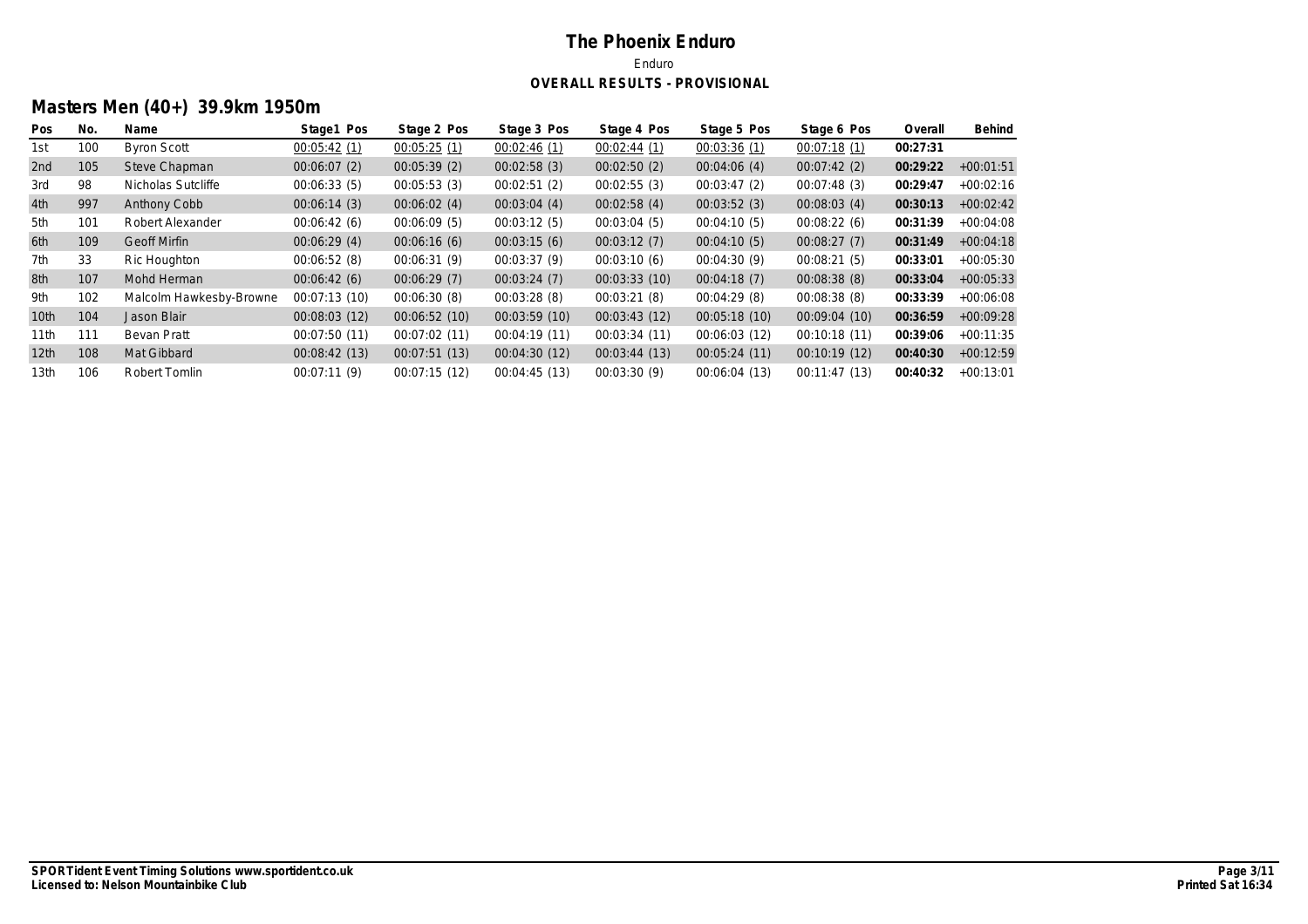# **Masters Women (35+) 39.9km 1950m**

| Pos     | No.  | Name          | Stage1 Pos  | Stage 2 Pos  | Stage 3 Pos | Stage 4 Pos | Stage 5 Pos                 | Stage 6 Pos | Overall  | Behind      |
|---------|------|---------------|-------------|--------------|-------------|-------------|-----------------------------|-------------|----------|-------------|
| 1st 116 |      | Agata Bulska  | 00:07:22(1) | 00:06:45 (1) |             |             | $00:04:45(1)$ $00:09:29(1)$ |             | 00:36:52 |             |
| 2nd     | -117 | Helen Holyoak | 00:11:19(2) | 00:09:57(2)  | 00:07:56(2) | 00:04:37(2) | 00:06:51(2)                 | 00:13:57(2) | 00:54:37 | $+00:17:45$ |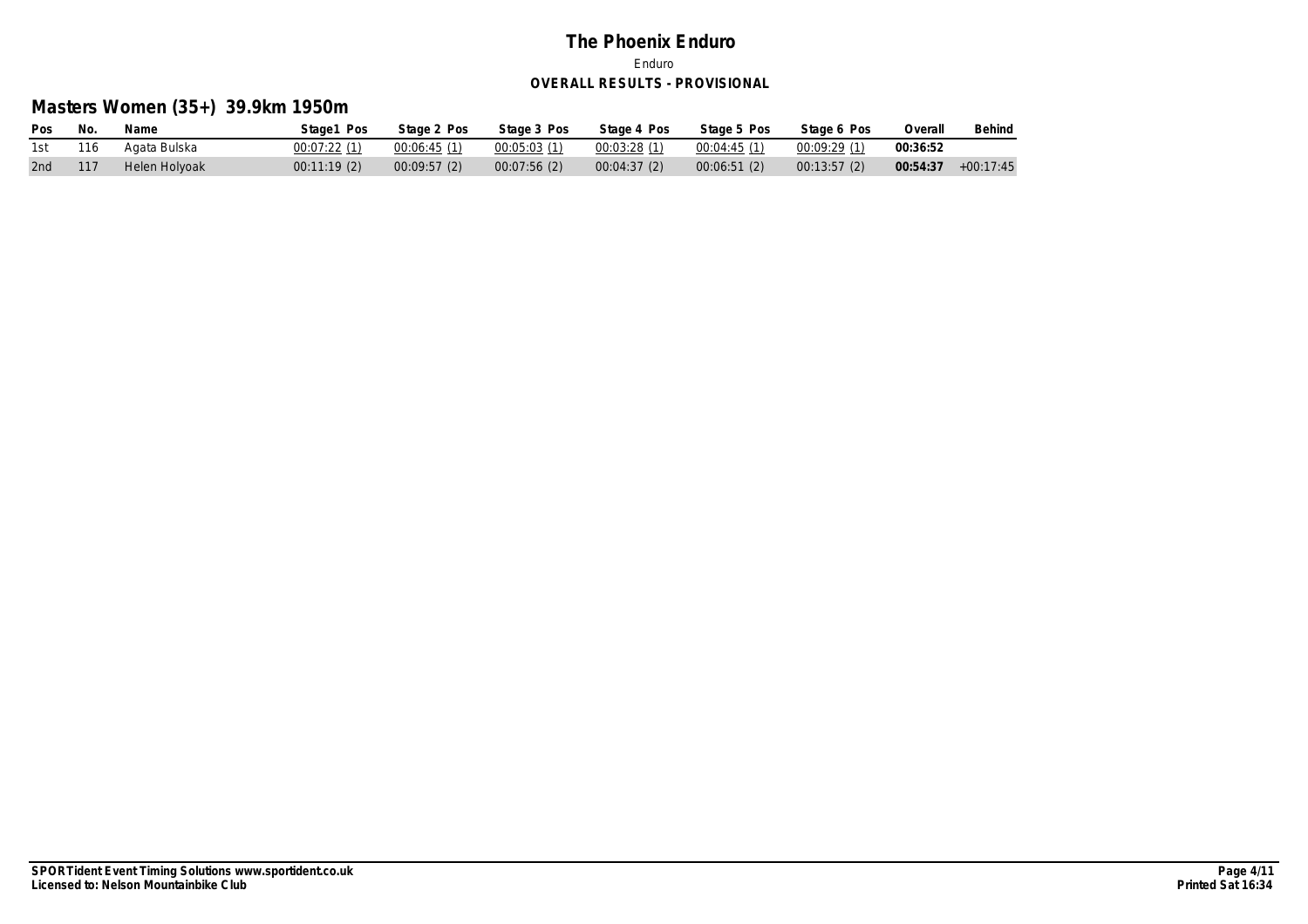## **Men 39.9km 1950m**

| Pos              | No.             | Name                   | Stage1 Pos    | Stage 2 Pos   | Stage 3 Pos   | Stage 4 Pos   | Stage 5 Pos   | Stage 6 Pos   | Overall  | Behind             |
|------------------|-----------------|------------------------|---------------|---------------|---------------|---------------|---------------|---------------|----------|--------------------|
| 1st              | $\mathbf{1}$    | Joe Nation             | 00:05:10(1)   | 00:04:47(1)   | 00:02:20(1)   | 00:02:28(1)   | 00:03:08 (1)  | 00:06:35(1)   | 00:24:28 |                    |
| 2nd              | 13              | Charlie Murray         | 00:05:18(4)   | 00:04:50(2)   | 00:02:26(3)   | 00:02:35(4)   | 00:03:35 (16) | 00:06:44(2)   | 00:25:28 | $+00:01:00$        |
| 3rd              | 51              | Josh McCombie          | 00:05:17 (3)  | 00:05:00(3)   | 00:02:35 (7)  | 00:02:35(4)   | 00:03:18 (4)  | 00:07:02 (10) | 00:25:47 | $+00:01:19$        |
| 4th              | 8               | <b>Ben Friel</b>       | 00:05:30(7)   | 00:05:11(12)  | 00:02:27(4)   | 00:02:31(3)   | 00:03:13(3)   | 00:06:57(5)   | 00:25:49 | $+00:01:21$        |
| 5th              | 4               | Kieran Bennett         | 00:05:14 (2)  | 00:05:04(4)   | 00:02:36 (8)  | 00:02:51 (29) | 00:03:10 (2)  | 00:06:59 (6)  | 00:25:54 | $+00:01:26$        |
| 6th              | 12              | <b>Guy Gibbs</b>       | 00:05:20(5)   | 00:05:05(6)   | 00:02:25(2)   | 00:02:30(2)   | 00:03:40 (22) | 00:06:55(3)   | 00:25:55 | $+00:01:27$        |
| 7th              | 23              | Daniel Self            | 00:05:28(6)   | 00:05:05(6)   | 00:02:38 (11) | 00:02:38(7)   | 00:03:22(5)   | 00:06:56(4)   | 00:26:07 | $+00:01:39$        |
| 8th              | 10              | Robert Williams        | 00:05:43 (15) | 00:05:08 (9)  | 00:02:31(5)   | 00:02:37(6)   | 00:03:24(7)   | 00:07:00 (9)  | 00:26:23 | $+00:01:55$        |
| $9th =$          | 989             | Ben Forbes             | 00:05:38 (9)  | 00:05:09 (10) | 00:02:42 (14) | 00:02:41 (10) | 00:03:34 (13) | 00:06:59 (6)  | 00:26:43 | $+00:02:15$        |
| $9th =$          | $\mathfrak{Z}$  | <b>Ben Forbes</b>      | 00:05:38(9)   | 00:05:09 (10) | 00:02:42 (14) | 00:02:41 (10) | 00:03:34 (13) | 00:06:59 (6)  | 00:26:43 | $+00:02:15$        |
| 11th             | 61              | Evan Powell            | 00:05:40 (13) | 00:05:21(16)  | 00:02:46 (21) | 00:02:43 (12) | 00:03:24(7)   | 00:07:08 (11) | 00:27:02 | $+00:02:34$        |
| 12th             | 16              | Ben Karalus            | 00:05:39 (12) | 00:05:24 (18) | 00:02:43(17)  | 00:02:38(7)   | 00:03:33 (11) | 00:07:09 (12) | 00:27:06 | $+00:02:38$        |
| 13 <sub>th</sub> | $\overline{2}$  | Loui Harvey            | 00:05:36(8)   | 00:05:19 (14) | 00:02:44 (18) | 00:02:50 (24) | 00:03:28(10)  | 00:07:10 (13) | 00:27:07 | $+00:02:39$        |
| 14th             | 17              | James Rennie           | 00:05:49 (20) | 00:05:24 (18) | 00:02:40 (12) | 00:02:44 (14) | 00:03:27 (9)  | 00:07:12 (14) | 00:27:16 | $+00:02:48$        |
| 15th             | 19              | Tom Maury              | 00:05:38 (9)  | 00:05:19 (14) | 00:02:46 (21) | 00:02:50 (24) | 00:03:37 (20) | 00:07:12 (14) | 00:27:22 | $+00:02:54$        |
| 16th             | 11              | Levi Healey-Furniss    | 00:05:54 (25) | 00:05:22 (17) | 00:02:40 (12) | 00:02:44(14)  | 00:03:34 (13) | 00:07:13 (17) | 00:27:27 | $+00:02:59$        |
| 17th             | $7\overline{ }$ | Tom Sampson            | 00:05:46 (18) | 00:05:15 (13) | 00:02:42(14)  | 00:02:50 (24) | 00:03:41 (24) | 00:07:17 (19) | 00:27:31 | $+00:03:03$        |
| 18 <sub>th</sub> | 5               | David Maud             | 00:05:42 (14) | 00:05:26 (20) | 00:02:45 (19) | 00:02:49 (22) | 00:03:35 (16) | 00:07:15 (18) | 00:27:32 | $+00:03:04$        |
| 19th             | 55              | Dave Habicht           | 00:05:44 (17) | 00:05:32 (23) | 00:02:51 (26) | 00:02:44 (14) | 00:03:36 (19) | 00:07:12 (14) | 00:27:39 | $+00:03:11$        |
| 20th             | 68              | James Gilmour          | 00:05:52 (24) | 00:05:26 (20) | 00:02:36 (8)  | 00:02:44 (14) | 00:03:45 (28) | 00:07:23 (20) | 00:27:46 | $+00:03:18$        |
| 21st             | 32              | Peter Joynt            | 00:05:51 (23) | 00:05:30 (22) | 00:02:47 (23) | 00:02:50 (24) | 00:03:40 (22) | 00:07:26 (22) | 00:28:04 | $+00:03:36$        |
| 22nd             | 140             | <b>Bradley Grant</b>   | 00:05:43 (15) | 00:05:37 (27) | 00:02:50 (25) | 00:02:46 (19) | 00:03:35 (16) | 00:07:36 (25) | 00:28:07 | $+00:03:39$        |
| 23rd             | 14              | Antoine Gondouin       | 00:05:50 (21) | 00:05:37 (27) | 00:02:58 (31) | 00:02:48 (20) | 00:03:33 (11) | 00:07:31 (24) | 00:28:17 | $+00:03:49$        |
| 24th             | 52              | Mark Frendo            | 00:05:47 (19) | 00:05:33 (24) | 00:03:06 (36) | 00:02:48 (20) | 00:03:41 (24) | 00:07:24 (21) | 00:28:19 | $+00:03:51$        |
| 25th             | 25              | Murray Stephens        | 00:05:50 (21) | 00:05:37 (27) | 00:02:51 (26) | 00:02:57 (36) | 00:03:39 (21) | 00:07:28(23)  | 00:28:22 | $+00:03:54$        |
| 26th             | 18              | Rob Brown              | 00:05:58 (27) | 00:05:35 (26) | 00:02:47 (23) | 00:02:55 (33) | 00:03:52 (33) | 00:07:39 (28) | 00:28:46 | $+00:04:18$        |
| 27th             | 26              | James Whitehouse       | 00:05:59 (28) | 00:05:49 (32) | 00:03:03 (35) | 00:02:44 (14) | 00:03:42 (26) | 00:07:40 (29) | 00:28:57 | $+00:04:29$        |
| 28th             | 36              | Peter Taylor           | 00:06:09 (33) | 00:05:49 (32) | 00:03:18 (42) | 00:02:58 (39) | 00:03:48 (30) | 00:07:42 (31) | 00:29:44 | $+00:05:16$        |
| 29th             | 24              | Mitchell Mackenzie-Mol | 00:06:07 (31) | 00:05:54 (38) | 00:03:28(47)  | 00:02:51 (29) | 00:03:52 (33) | 00:07:37 (27) | 00:29:49 | $+00:05:21$        |
| 30th             | 49              | Simon Campbell         | 00:06:12 (36) | 00:05:33 (24) | 00:02:45 (19) | 00:02:49 (22) | 00:04:50 (52) | 00:07:44 (33) | 00:29:53 | $+00:05:25$        |
| 31st             | 70              | <b>Lester Perry</b>    | 00:06:21 (40) | 00:05:52 (35) | 00:03:13 (38) | 00:03:01 (40) | 00:03:51 (31) | 00:07:36 (25) | 00:29:54 | $+00:05:26$        |
| 32nd             | 146             | Joel Kristensen        | 00:06:24 (41) | 00:05:52 (35) | 00:03:16 (41) | 00:02:56 (35) | 00:03:51 (31) | 00:07:40 (29) | 00:29:59 | $+00:05:31$        |
| 33rd             | 31              | Jervis Goodsell        | 00:06:04 (30) | 00:06:08 (43) | 00:02:56 (29) | 00:02:55 (33) | 00:04:18 (43) | 00:07:51 (34) | 00:30:12 | $+00:05:44$        |
| 34th             | 62              | <b>Travis Dawkins</b>  | 00:06:16 (38) | 00:05:53 (37) | 00:03:02 (33) | 00:02:50 (24) | 00:03:58 (38) | 00:08:17 (41) | 00:30:16 | $+00:05:48$        |
| 35th             | 27              | Jamie Hubbard          | 00:06:09 (33) | 00:05:43 (31) | 00:02:58 (31) | 00:02:57 (36) | 00:05:20 (53) | 00:07:51 (34) | 00:30:58 | $+00:06:30$        |
| 36th             | 15              | Andrew Howieson        | 00:06:07 (31) | 00:06:05 (40) | 00:04:18 (54) | 00:02:57 (36) | 00:03:54 (35) | 00:07:53 (36) | 00:31:14 | $+00:06:46$        |
| 37th             | 43              | Nick Birkhead          | 00:06:39 (43) | 00:06:09 (44) | 00:03:15 (39) | 00:03:07 (44) | 00:03:56 (36) | 00:08:13 (40) | 00:31:19 | $+00:06:51$        |
| 38th             | 42              | Jamie Nelson           | 00:06:27 (42) | 00:06:18(46)  | 00:03:08 (37) | 00:03:07 (44) | 00:04:13 (41) | 00:08:09 (38) |          | 00:31:22 +00:06:54 |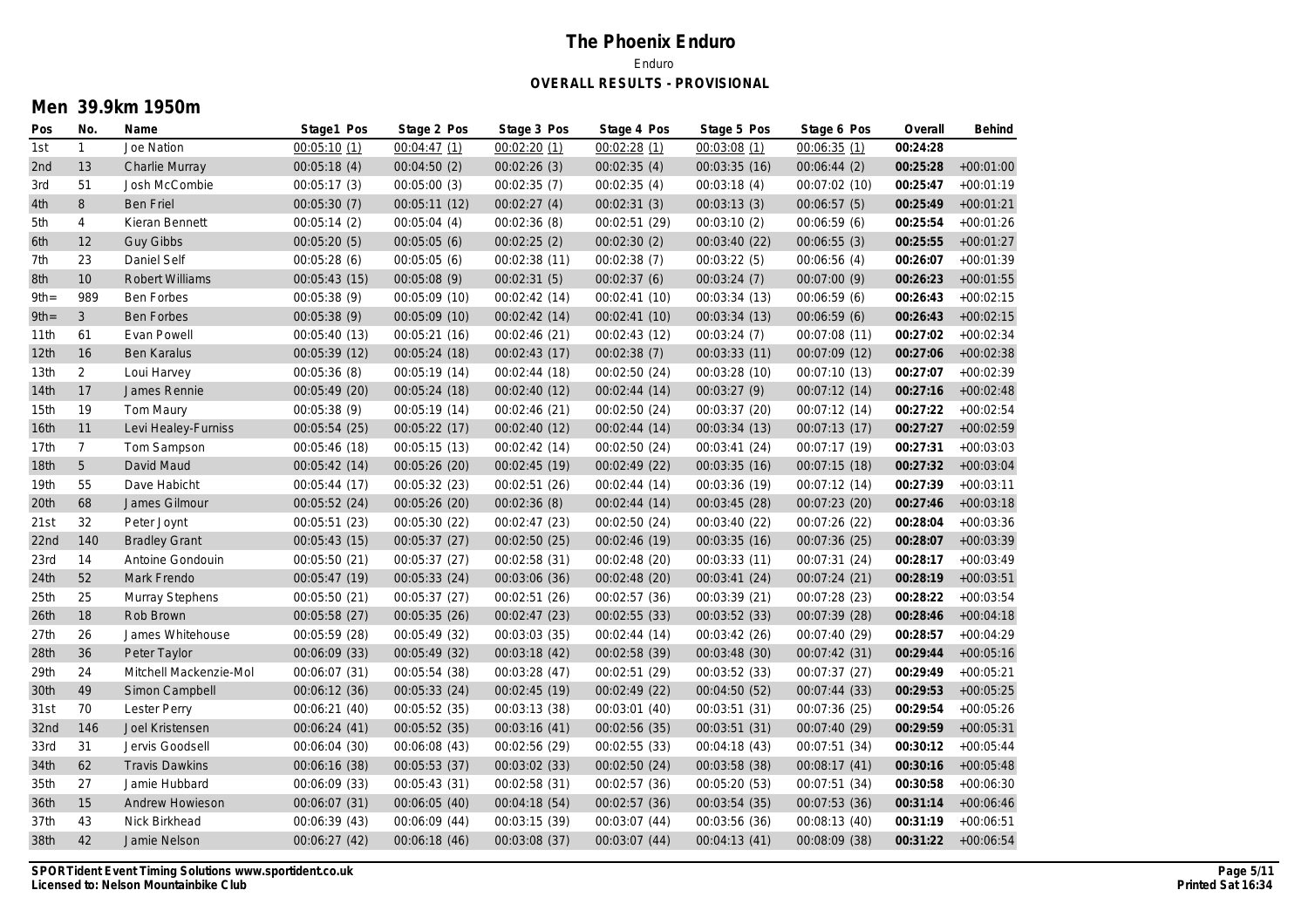## **Men 39.9km 1950m**

| Pos  | No. | Name              | Stage1 Pos    | Stage 2 Pos   | Stage 3 Pos   | Stage 4 Pos   | Stage 5 Pos   | Stage 6 Pos   | Overall  | Behind      |
|------|-----|-------------------|---------------|---------------|---------------|---------------|---------------|---------------|----------|-------------|
| 39th | 21  | Matt West         | 00:06:09 (33) | 00:05:51 (34) | 00:03:02 (33) | 00:02:53 (31) | 00:04:00 (39) | 00:09:35 (50) | 00:31:30 | $+00:07:02$ |
| 40th | 48  | Thomas Jarrold    | 00:06:46(45)  | 00:06:26 (48) | 00:03:24(46)  | 00:03:09 (48) | 00:04:22(44)  | 00:08:09 (38) | 00:32:16 | $+00:07:48$ |
| 41st | 40  | Mike McCaffrey    | 00:07:01 (49) | 00:06:02 (39) | 00:03:23(44)  | 00:03:15(50)  | 00:04:34 (49) | 00:08:43(44)  | 00:32:58 | $+00:08:30$ |
| 42nd | 6   | Callan Ridge      | 00:06:12 (36) | 00:09:25(56)  | 00:02:57(30)  | 00:03:01(40)  | 00:03:57(37)  | 00:07:42(31)  | 00:33:14 | $+00:08:46$ |
| 43rd | 66  | Jules Huguenin    | 00:07:13(54)  | 00:06:24(47)  | 00:03:35 (48) | 00:03:06 (42) | 00:04:29(46)  | 00:08:41(43)  | 00:33:28 | $+00:09:00$ |
| 44th | 65  | Zeb Paterson      | 00:06:55 (46) | 00:06:39 (50) | 00:03:56 (51) | 00:03:06 (42) | 00:04:25(45)  | 00:08:31(42)  | 00:33:32 | $+00:09:04$ |
| 45th | 28  | <b>Ben Mather</b> | 00:06:44 (44) | 00:06:06(41)  | 00:03:15 (39) | 00:03:09 (48) | 00:06:16 (56) | 00:08:03 (37) | 00:33:33 | $+00:09:05$ |
| 46th | 45  | Aidan Mernagh     | 00:06:56 (48) | 00:06:37(49)  | 00:03:52(50)  | 00:03:22 (51) | 00:04:31 (48) | 00:09:04(47)  | 00:34:22 | $+00:09:54$ |
| 47th | 46  | James Turner      | 00:07:04 (50) | 00:06:57 (52) | 00:03:41 (49) | 00:03:25(53)  | 00:04:37 (51) | 00:08:59 (46) | 00:34:43 | $+00:10:15$ |
| 48th | 30  | John Doyle        | 00:08:57(56)  | 00:06:07(42)  | 00:03:23(44)  | 00:03:08(47)  | 00:04:34 (49) | 00:08:43(44)  | 00:34:52 | $+00:10:24$ |
| 49th | 141 | Daniel Morton     | 00:07:07 (52) | 00:06:54 (51) | 00:04:17 (53) | 00:03:23(52)  | 00:04:16 (42) | 00:09:15 (48) | 00:35:12 | $+00:10:44$ |
| 50th | 35  | Rowan Bunting     | 00:07:39 (55) | 00:06:57 (52) | 00:04:16 (52) | 00:03:37(55)  | 00:05:34 (54) | 00:09:20 (49) | 00:37:23 | $+00:12:55$ |
| 51st | 57  | David Maggs       | 00:06:02 (29) | 00:05:38 (30) | 00:02:53 (28) | 00:02:53 (31) | 00:03:43 (27) | 00:17:23 (52) | 00:38:32 | $+00:14:04$ |
| 52nd | 29  | Max Rutherford    | 00:07:11 (53) | 00:07:28 (55) | 00:04:29 (56) | 00:03:37(55)  | 00:06:15(55)  | 00:09:40 (51) | 00:38:40 | $+00:14:12$ |
| 53rd | 9   | Craig Oliver      | 00:05:54 (25) | 00:05:06(8)   | 00:02:33(6)   | 00:02:39(9)   | 00:03:23(6)   | 00:20:10 (53) | 00:39:45 | $+00:15:17$ |
| 54th | 41  | Jan Hynek         | 00:06:19 (39) | 00:06:15(45)  | 00:03:21 (43) | 00:03:07(44)  | 00:04:10 (40) | 00:21:59(54)  | 00:45:11 | $+00:20:43$ |
| 55th | 147 | Jonas Meier       | 00:06:55(46)  | 00:05:04(4)   | 00:02:36(8)   | 00:02:43(12)  | 00:03:47 (29) | 00:24:25(55)  | 00:45:30 | $+00:21:02$ |
| 56th | 34  | Tim Danielewski   | 00:07:05(51)  | 00:07:13(54)  | 00:04:21 (55) | 00:03:29(54)  | 00:04:29(46)  | 00:26:33(56)  | 00:53:10 | $+00:28:42$ |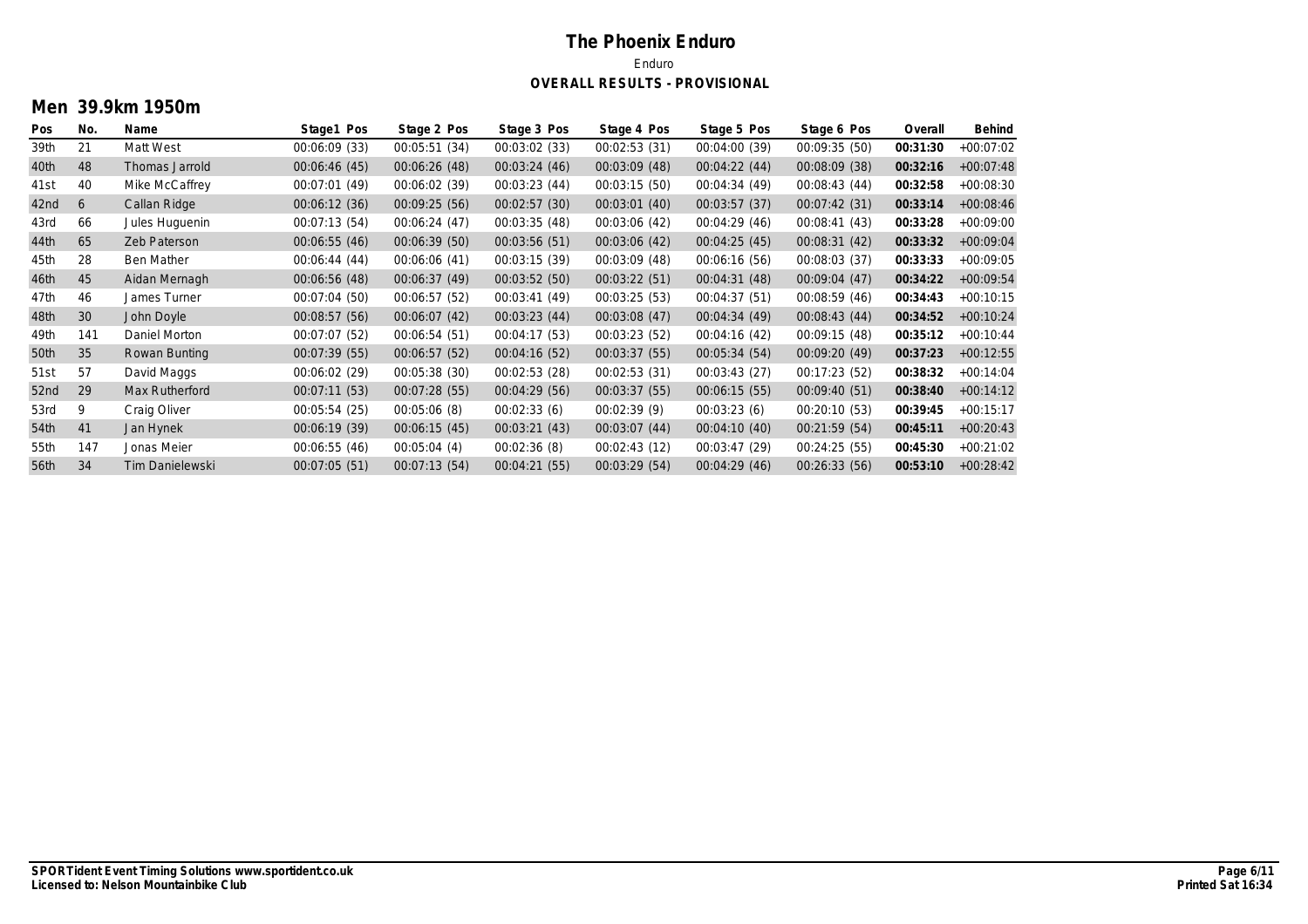# **Sweeper 39.9km 1950m**

| Pos | No. | Name  | Stage1 Pos | Stage 2 Pos | Stage 3 Pos | Stage 4 Pos | Stage 5 Pos | Stage 6 Pos | Overall | Behind |
|-----|-----|-------|------------|-------------|-------------|-------------|-------------|-------------|---------|--------|
|     | 500 | Sweep |            | 00:17:54(1) | 00:07:56(1) | 00:14:52(1) | 00:11:25(1) | 00:51:22(1) | m102    |        |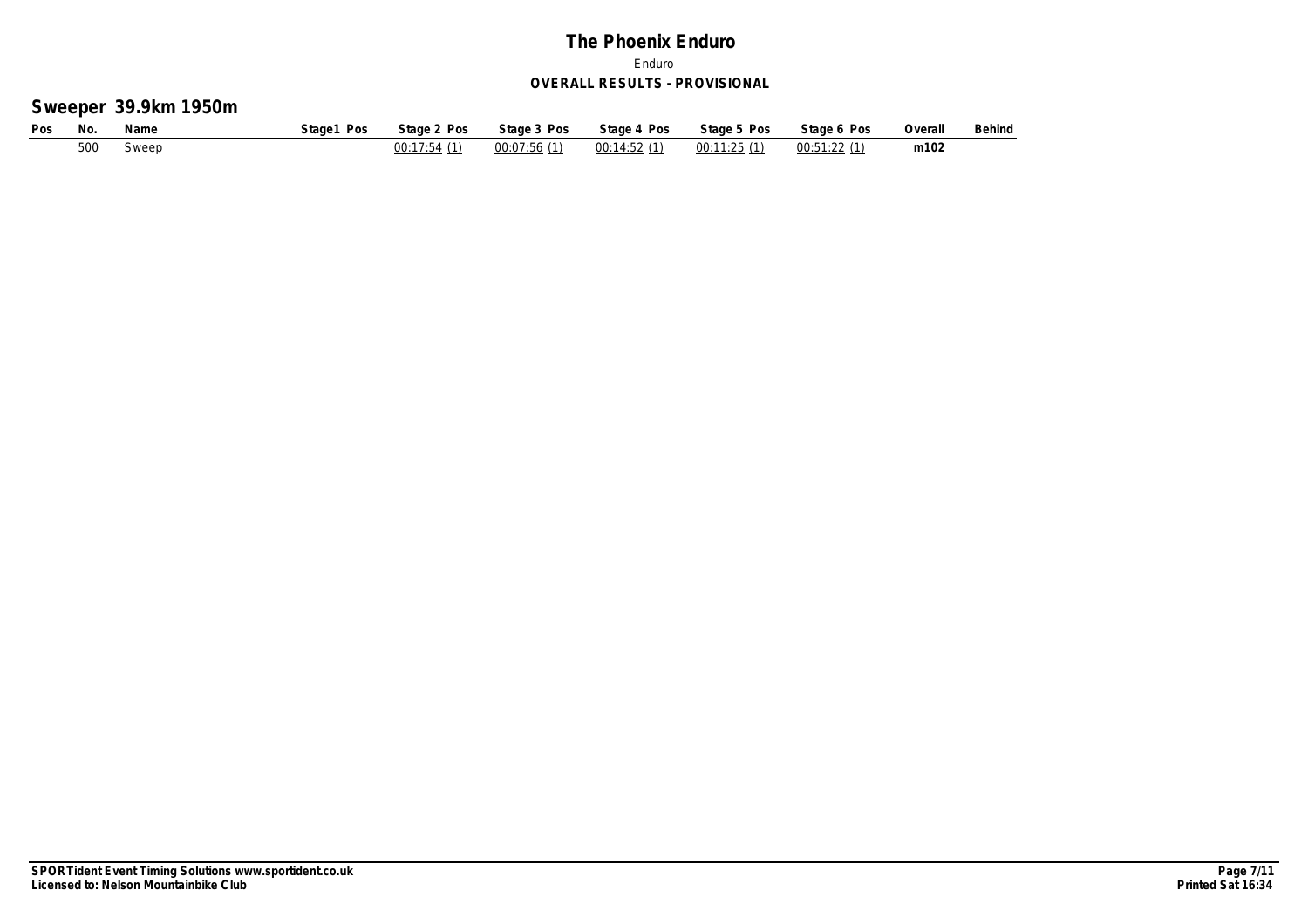#### **Tandem 39.9km 1950m**

| Pos | No. | Name                   | Stage1 Pos   | Stage 2 Pos | Stage 3 Pos | Stage 4 Pos | Stage 5 Pos | Stage 6 Pos | Overall  | Behind |
|-----|-----|------------------------|--------------|-------------|-------------|-------------|-------------|-------------|----------|--------|
|     |     | Jackson and Rose Green | 00:08:03 (1) | 00:06:31(1) | 00:03:40(1) | 00:03:23(1) | 00:04:50(1) | 00:10:22(1) | 00:36:49 |        |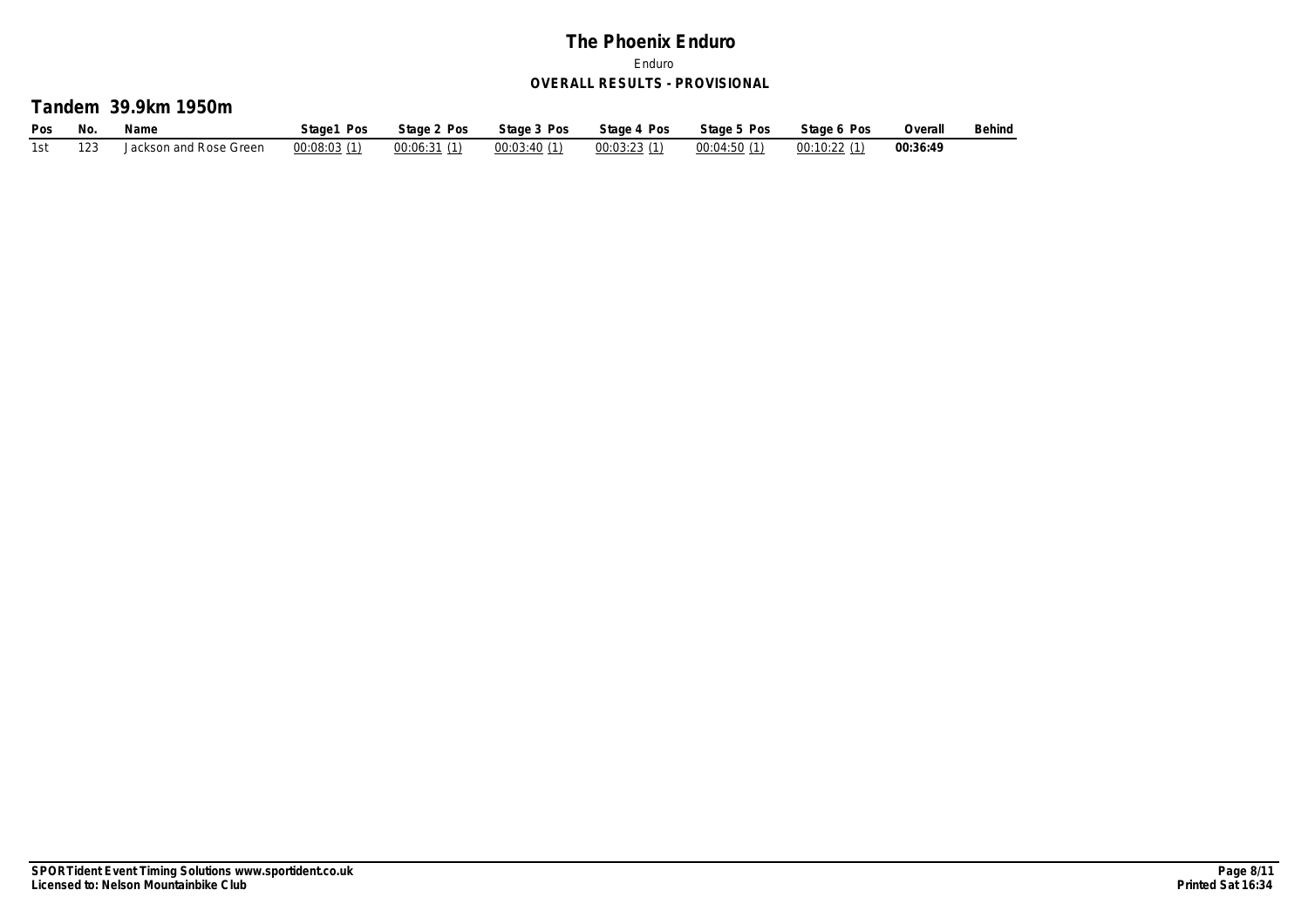# **U21 Mens 39.9km 1950m**

| Pos              | No. | Name                  | Stage1 Pos    | Stage 2 Pos   | Stage 3 Pos   | Stage 4 Pos   | Stage 5 Pos   | Stage 6 Pos   | Overall  | Behind      |
|------------------|-----|-----------------------|---------------|---------------|---------------|---------------|---------------|---------------|----------|-------------|
| 1st              | 78  | Finn Hawkesby-Browne  | 00:05:26(1)   | 00:05:13(1)   | 00:02:28(1)   | 00:02:34(1)   | 00:03:11(1)   | 00:07:01(1)   | 00:25:53 |             |
| 2nd              | 83  | <b>Brady Stone</b>    | 00:05:44(5)   | 00:05:17(2)   | 00:02:32(2)   | 00:02:36(2)   | 00:03:14(2)   | 00:07:08(4)   | 00:26:31 | $+00:00:38$ |
| 3rd              | 80  | Max Hides             | 00:05:36(2)   | 00:05:21(4)   | 00:02:36(4)   | 00:02:36(2)   | 00:03:22(3)   | 00:07:07(3)   | 00:26:38 | $+00:00:45$ |
| 4th              | 93  | Fletcher Sharman      | 00:05:41(4)   | 00:05:21(4)   | 00:02:58(13)  | 00:02:47(7)   | 00:03:23(4)   | 00:07:01(1)   | 00:27:11 | $+00:01:18$ |
| 5th              | 96  | Jesse Cseh            | 00:05:44(5)   | 00:05:22(6)   | 00:02:47(9)   | 00:02:47(7)   | 00:03:26(6)   | 00:07:17(7)   | 00:27:23 | $+00:01:30$ |
| 6th              | 59  | <b>Bradley Harris</b> | 00:05:53 (11) | 00:05:22(6)   | 00:02:33(3)   | 00:02:55(13)  | 00:03:29(7)   | 00:07:14(5)   | 00:27:26 | $+00:01:33$ |
| 7th              | 127 | Indy Hawthorne        | 00:05:46(7)   | 00:05:26(8)   | 00:02:41(5)   | 00:02:41(4)   | 00:03:30 (8)  | 00:07:24 (10) | 00:27:28 | $+00:01:35$ |
| 8th              | 92  | Flynn Fierro          | 00:05:36(2)   | 00:05:20(3)   | 00:02:56 (11) | 00:02:51(10)  | 00:03:31 (10) | 00:07:16(6)   | 00:27:30 | $+00:01:37$ |
| 9th              | 79  | <b>Todd Ballance</b>  | 00:05:51(9)   | 00:05:30 (11) | 00:02:41(5)   | 00:02:44(5)   | 00:03:25(5)   | 00:07:20(8)   | 00:27:31 | $+00:01:38$ |
| 10 <sub>th</sub> | 85  | <b>Tom Prier</b>      | 00:05:51(9)   | 00:05:28(9)   | 00:02:46(7)   | 00:02:45(6)   | 00:03:30(8)   | 00:07:24 (10) | 00:27:44 | $+00:01:51$ |
| 11th             | 89  | Nicolas Bean          | 00:05:57 (12) | 00:05:37 (12) | 00:02:46(7)   | 00:02:47(7)   | 00:03:35(11)  | 00:07:20(8)   | 00:28:02 | $+00:02:09$ |
| 12 <sub>th</sub> | 88  | Mitch Armstrong       | 00:06:11 (14) | 00:05:46 (15) | 00:02:54(10)  | 00:02:55(13)  | 00:03:43 (12) | 00:07:36(12)  | 00:29:05 | $+00:03:12$ |
| 13 <sub>th</sub> | 94  | Logan Giddy           | 00:05:59 (13) | 00:05:44 (14) | 00:02:57 (12) | 00:02:52 (11) | 00:03:44 (13) | 00:07:52 (15) | 00:29:08 | $+00:03:15$ |
| 14th             | 82  | Seamus O'Donnell      | 00:06:29 (18) | 00:05:40(13)  | 00:03:00 (14) | 00:02:54(12)  | 00:03:58 (17) | 00:07:41(13)  | 00:29:42 | $+00:03:49$ |
| 15 <sub>th</sub> | 90  | Kaia Dorr             | 00:06:26 (17) | 00:05:55 (16) | 00:03:15 (15) | 00:03:03 (17) | 00:03:51 (15) | 00:08:04 (17) | 00:30:34 | $+00:04:41$ |
| 16th             | 135 | Conor Mccarthy        | 00:06:20 (15) | 00:06:05 (18) | 00:03:27 (17) | 00:03:00 (16) | 00:03:55(16)  | 00:07:50(14)  | 00:30:37 | $+00:04:44$ |
| 17th             | 138 | William Hickford      | 00:06:22 (16) | 00:06:10 (20) | 00:03:38 (18) | 00:03:04 (18) | 00:04:07 (19) | 00:08:08 (18) | 00:31:29 | $+00:05:36$ |
| 18th             | 133 | Kahanu Havard         | 00:06:30 (19) | 00:05:59(17)  | 00:04:34 (20) | 00:02:56(15)  | 00:03:48 (14) | 00:07:58(16)  | 00:31:45 | $+00:05:52$ |
| 19th             | 97  | Jarod Gillespie       | 00:06:47(21)  | 00:06:45(22)  | 00:03:55 (19) | 00:03:16 (19) | 00:04:16 (20) | 00:09:21 (20) | 00:34:20 | $+00:08:27$ |
| 20th             | 95  | Matthew Weir          | 00:12:52 (23) | 00:06:06 (19) | 00:03:22 (16) | 00:03:24 (21) | 00:04:02 (18) | 00:08:43(19)  | 00:38:29 | $+00:12:36$ |
| 21st             | 84  | Drew Starkey          | 00:06:32 (20) | 00:06:20 (21) | 00:08:46 (22) | 00:03:19 (20) | 00:04:31 (21) | 00:10:11 (22) | 00:39:39 | $+00:13:46$ |
| 22nd             | 87  | Lachie O'Connor       | 00:08:55 (22) | 00:07:48 (23) | 00:04:45 (21) | 00:03:50(22)  | 00:05:07 (22) | 00:09:55 (21) | 00:40:20 | $+00:14:27$ |
|                  | 81  | Matt Berry            | 00:05:48(8)   | 00:05:29 (10) | 00:51:27(23)  |               |               |               | m107-112 |             |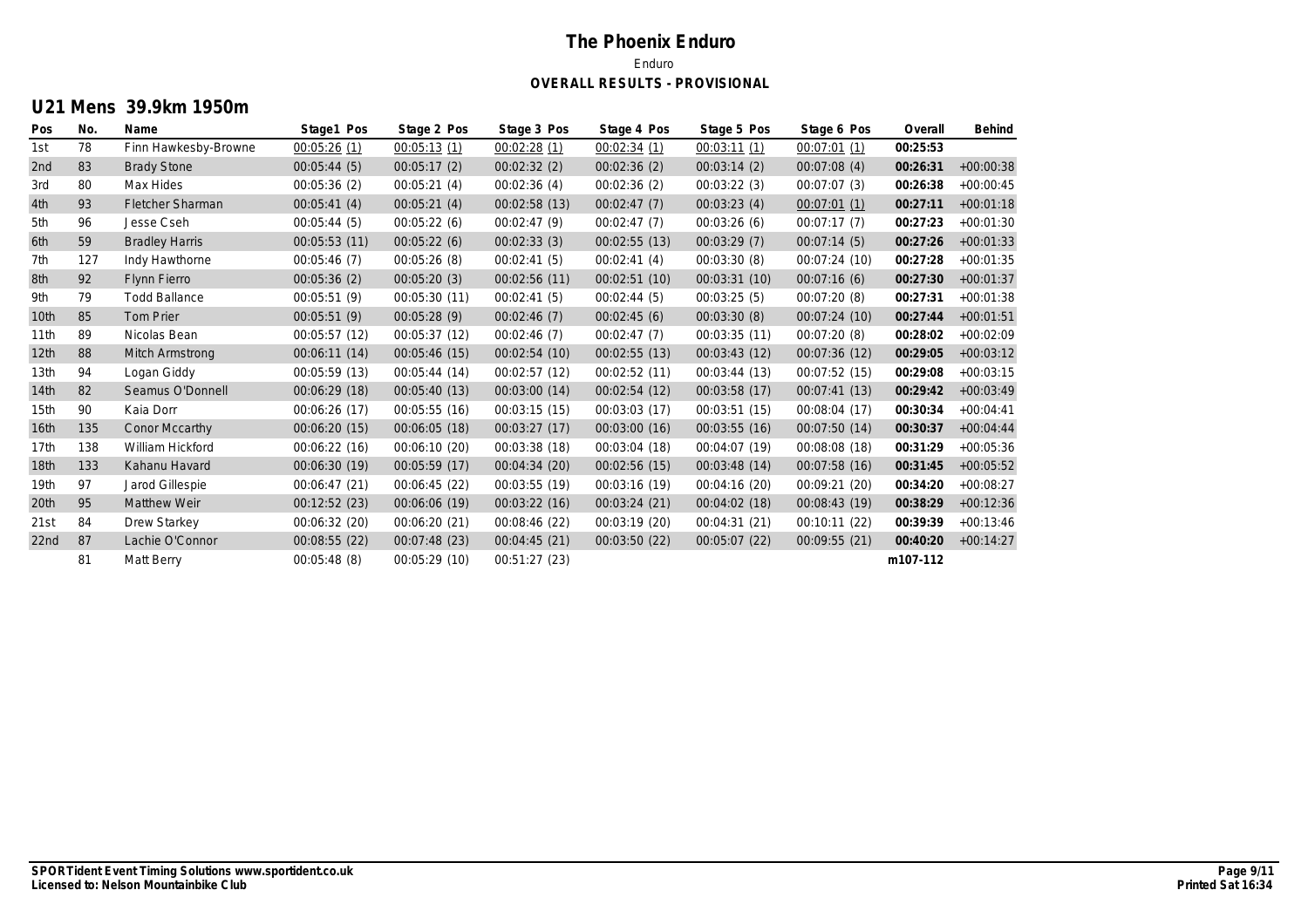# **U21 Women 39.9km 1950m**

| <b>Pos</b> | No  | Name          | Stage1 Pos  | Stage 2 Pos | Stage 3 Pos | Stage 4 Pos | Stage 5 Pos | Stage 6 Pos | Overall  | Behind      |
|------------|-----|---------------|-------------|-------------|-------------|-------------|-------------|-------------|----------|-------------|
| 1st        | 118 | Zoe Nathan    | 00:07:46(1) | 00:07:14(2) | 00:04:28(2) | 00:03:48(3) | 00:04:50(1) | 00:09:52(1) | 00:37:58 |             |
| 2nd        | 120 | Courtney Ross | 00:08:36(2) | 00:08:06(3) | 00:05:37(3) | 00:03:45(2) | 00:05:34(3) | 00:10:42(2) | 00:42:20 | $+00:04:22$ |
| 3rd        | 119 | Frances James | 00:17:59(3) | 00:06:35(1) | 00:03:54(1) | 00:03:25(1) | 00:04:57(2) | 00:14:36(3) | 00:51:26 | +00:13:28   |